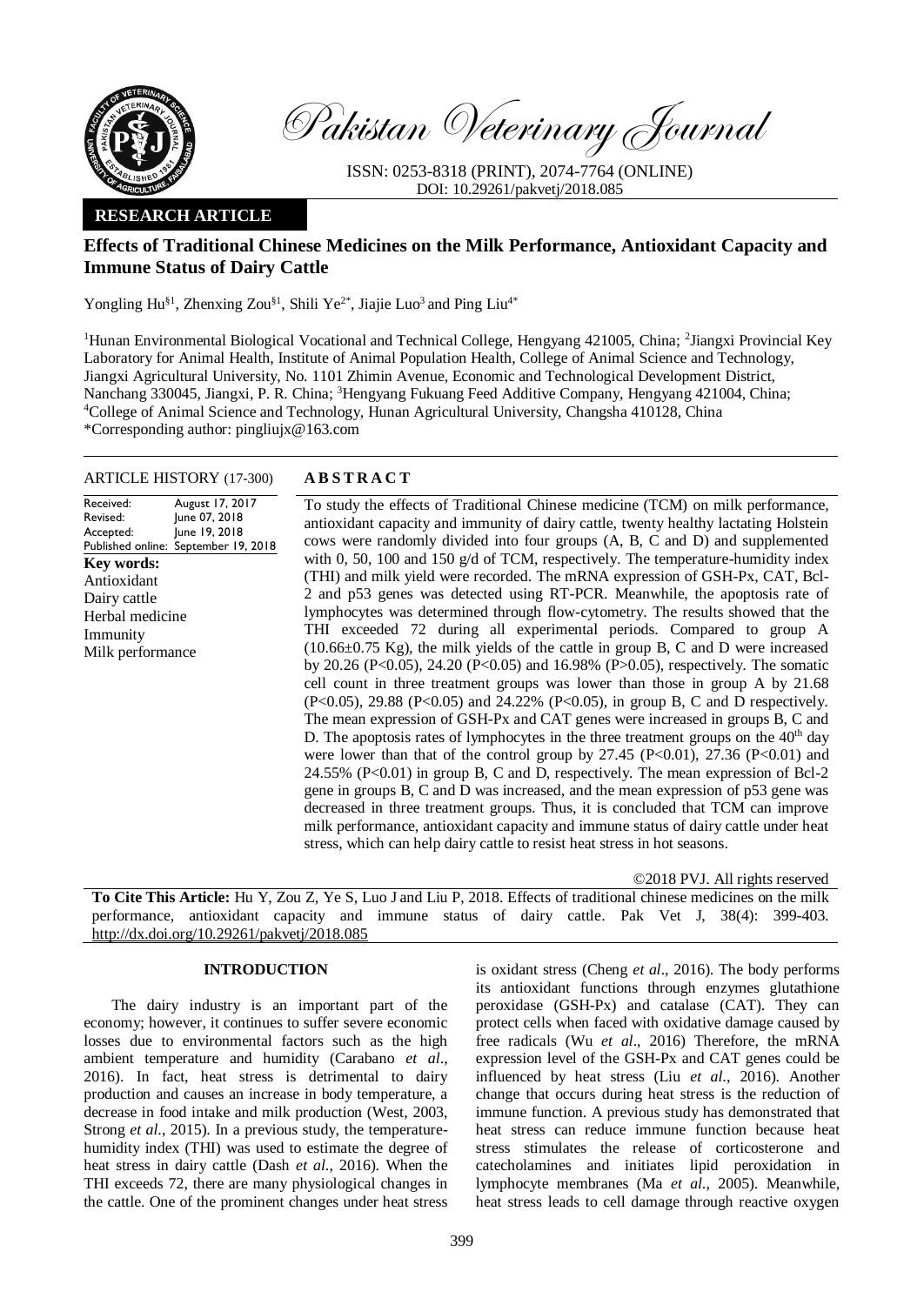species, which results in cell death and apoptosis of lymphocytes (Liu *et al*., 2016). Apoptosis is a complex process and p53 can activate cell apoptosis by the intrinsic pathway which triggered by proapoptotic members of Bcl-2. Thus, the expression of Bcl-2 increases when the temperature rises (Alvarez *et al*., 2006; Song *et al*., 2016).

Traditional Chinese medicine (TCM) prescriptions are formed by combinations of Chinese herbs according to the prescription-composing principles (Song *et al*., 2017). TCM comes from different parts of perennial herbs, which have heat stress- relieving activities and immuneenhancing effects for human and animals (Song *et al*., 2014; Liu *et al*., 2015). In addition, TCM will not cause excessive residues or toxicity because of their natural origin (Guo *et al*., 2011). Therefore, TCM has become popular as a feed additive in recent years (Song *et al*., 2014). However, the effects of all previously studied TCM on the heat stress response, milk performance, antioxidant and anti-apoptosis capacity of dairy cattle have not been clarified. Thus, the objective of this study was to evaluate the potential positive effects of TCM as feed additives on milk performance, antioxidant and antiapoptosis capacities of dairy cattle under heat stress conditions.

## **MATERIALS AND METHODS**

**Preparation of traditional Chinese medicine prescriptions:** The heat stress-releasing formula was made of Chinese herbs (Table 1), which were purchased from Hengyang, Hunan Province. Dried herbs were mixed, crushed, and passed through a 3~5mm screen sieve, and then given to treatment groups in dosages of 0, 50, 100, 150 g/day/cow.

**Table 1:** Composition and content of traditional Chinese medicine prescription (air dry basis)

| Botanical name           | Used part       | Content (g) |
|--------------------------|-----------------|-------------|
| Vaccaria hispanica       | Seed            | 50          |
| Dioscorea opposita       | Rhizome         | 50          |
| Fallopia multifiora      | Rhizome         | 50          |
| Leonurus artemisia       | Leaves and stem | 50          |
| Crataegus pinnatifida    | Fruit           | 35          |
| Alisma plantago-aquatica | Rhizome         | 35          |
| Cuscutae chinese         | Seed            | 35          |
| Clinopodium megalanthum  | Seed            | 35          |
| Stemmacantha uniflora    | Root            | 30          |
| Cynanchum otophyllum     | Root            | 30          |
| Lindera aggregate        | Root            | 30          |
| Astragalus membranceus   | Root            | 30          |

**Animals, diets, and experiment design:** All animals were cared for according to the principles of the Hunan Agricultural University Animal Care and Use Committee.

|  |  |  |  |  | Table 2: Feed formula and nutrient component |
|--|--|--|--|--|----------------------------------------------|
|--|--|--|--|--|----------------------------------------------|

Twenty Holstein dairy cows (38-39 months old, 680±20kg BW) were randomly assigned to four groups. The four groups were A (control group, fed on basal diet, Table 2), B (basal diet+50 g/d/cow TCM), C (basal diet+100 g/d/cow TCM), and D (basal diet+150 g/d/cow TCM). They had free access to water. The experimental period consisted of seven days for adaption and 40 days for sampling. The temperature and humidity of the dairy farm were recorded daily and the average THI was calculated. Meanwhile, the average daily milk yield was also recorded. Milk samples were collected in clean plastic bottles and analyzed with a fully-automatic milk analyzer (FOSS, Denmark) for fat and protein contents, and somatic cell count. The anticoagulant-treated blood was collected from the jugular vein on the 0, 20 and  $40<sup>th</sup>$ days for RNA extraction and lymphocyte separation.

**Measurement of lymphocyte apoptosis:** The cells were prepared as a single cell suspension in washing buffer. The cells were transferred into a 1.5 ml polypropylene tube on ice and 1 ml of cold  $(0^{\circ}C)$  absolute ethanol was added. The cells were incubated (10min, 37°C) and then were subsequently washed twice with PBS for fixation (1ml, ice-bath). Later, 1 ml of propidium iodide (PI, Beyotime Biotechnology Institute) staining solution (40 μg/ml PI in PBS) was added to the single cell suspension and mixed well. Finally, the apoptosis rate of the lymphocyte was analyzed by a flow-cytometer (Beckman Coulter, EPICS XL/MCL).

**Determination of GSH-px, CAT, Bcl-2 and p53 mRNA levels:** Total RNA was isolated from liver samples using Trizol reagent (ISOGEN-LS, Japan), and then was reverse transcribed into cDNA. Primers were designed using Primer Premier Software (PREMIER Biosoft International, CA, USA). The primer sequences and Genbank accession numbers were obtained from Genbank (Table 3). The expression of GSH-Px, CAT, Bcl-2 and p53 was quantified by RT-PCR.

The program used for the amplification of the genes consisted of a denaturation step at 95°C for 15 sec, followed by 35 cycles of 60 $\degree$ C for 15 sec, 72 $\degree$ C for 45 sec, and extension at 72°C for 7min. All reactions were carried out using the ABI 7500 real-time PCR machine (Applied Biosystems, Beijing, China), then the resultant amplification data were analyzed using the 7500 Sequence Detection System (SDS) software (Applied Biosystems, Beijing, China). Relative gene expression level was calculated based on qPCR efficiency (E) and the threshold cycle difference  $(\triangle Ct)$  between treatment and control groups for both target and reference genes using Relative

| Feedstuff          | Composition (%) | Nutrient Levels (% of DM) |       | Premix         |                   |
|--------------------|-----------------|---------------------------|-------|----------------|-------------------|
| Corn               | 52.00           | DM                        | 86.98 | Vitamin A      | <b>IS00000 IU</b> |
| Wheat bran         | 12.00           | <b>CP</b>                 | 18.97 | Vitamin D3     | 300000 IU         |
| Soybean Meal       | 10.00           | NE, MJ/kg                 | 7.09  | Vitamin E      | 1800000 IU        |
| Cottonseed meal    | 14.00           | <b>NDF</b>                | 18.01 | Nicotinic acid | $2500$ mg         |
| Rapeseed Meal      | 5.00            | <b>ADF</b>                | 8.45  | Copper         | 1500 mg           |
| Shell meal         | 60. ا           | Calcium                   | 0.95  | Iron           | 5600 mg           |
| Salt               | 00. ا           | Phosphorous               | 0.62  | Manganese      | 4500 mg           |
| CaHPO <sub>4</sub> | 40. ا           |                           |       | <b>Zinc</b>    | 9600 mg           |
| NaHCO <sub>3</sub> | 2.00            |                           |       | lodine         | $150 \text{ mg}$  |
| Premix             | 1.00            |                           |       | Selenium       | $40 \text{ mg}$   |
| Total              | 100.00          |                           |       | Cobalt         | $60 \text{ mg}$   |

Nutrient levels were calculated values.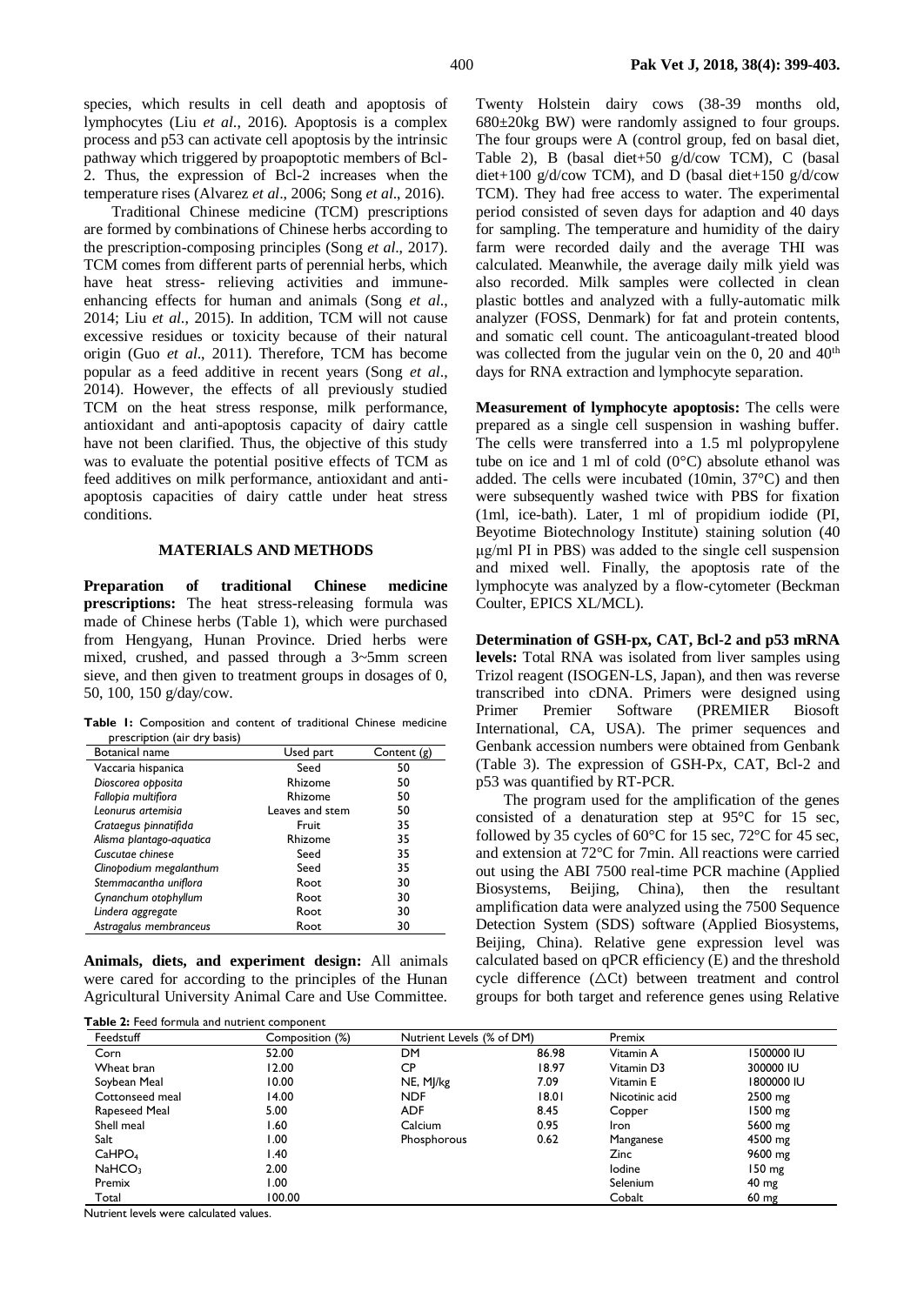$\Delta \Delta \text{C} t = (\text{C} t_{\text{target}} - \text{C} t_{\beta\text{-actin}})_t - (\text{C} t_{\text{target}} - \text{C} t_{\beta\text{-actin}})_c$ 

**Statistical analysis:** Results are presented as mean±SE and analyzed by SPSS Statistical Software 17.0 (Chicago, IL). Comparisons between groups were analyzed by oneway ANOVA followed by Duncan's multiple range tests. Differences were considered significant if P<0.05 and highly significant if P<0.01.

#### **RESULTS**

**Effects of TCM on milk performance of dairy cattle:**  On average, the THI exceeds  $72$  ( $73.5\pm1.5$ ) during the experimental period. Compared to the control group, the milk yield (Table 4) increased by  $20.26$  (P<0.05),  $24.20$ (P<0.05) and 16.98% (P>0.05) in groups B, C and D, respectively. In addition, the somatic cell count was decreased significantly in TCM treatment groups. They reduced by 21.68, 29.88 and 24.22% (P<0.05) in group B, C and D. However, there were no significant changes in the milk fat and milk protein contents (P>0.05).

**Effects of TCM on mRNA expression of GSH-Px and CAT genes:** The results (Fig. 1) showed that there were no significant differences among the four groups before TCM treatment. On the  $20<sup>th</sup>$  and  $40<sup>th</sup>$  days, the mRNA expression of GSH-Px was increased  $(P>0.05)$  in group B, C and D. The results for CAT mRNA expression (Fig. 1) showed that there were no significant differences in these groups before TCM treatment. On the  $20<sup>th</sup>$  and  $40<sup>th</sup>$  days, the mRNA expression of CAT was increased in groups B, C and D.

| <b>Table 3:</b> Primer sequences for GSH-Px, CAT, Bcl-2, P53 and $\beta$ -actin |  |  |
|---------------------------------------------------------------------------------|--|--|
|---------------------------------------------------------------------------------|--|--|

| Gene       | Primer sequence (5'-3')    | Product    |  |
|------------|----------------------------|------------|--|
| GSH-Px     | F: AGGAAAACGCCAAGAACGAGGAG | 213        |  |
|            | R: GGGGACCAGGTGATGAACTTAG  |            |  |
| <b>CAT</b> | F: GGCCTCCGCGATCTTTTCAATG  | 392        |  |
|            | R: GGGCCGTCACGCTGGTAGTTG   |            |  |
| Bcl-2      | F: GATGACCGAGTACCTGAACC    | 122        |  |
|            | R: GAGACAGCCAGGAGAAATCA    |            |  |
| p53        | F: CTTTGAGGTGCGTGTTT       | 118        |  |
|            | R: CAGTGCTCGCTTAGTGC       |            |  |
|            | F: TCCAGCCTTCCTTCCTGGGCAT  | <b>116</b> |  |
| B-actin:   | R: GGACAGCACCGTGTTGGCGTAGA |            |  |

**Table 4:** Effect of traditional Chinese medicine on milk performance of dairy cattle

| Groups | Milk yield<br>(kg)       | Milk fat<br>percentage<br>(%) | Milk<br>protein<br>content (%) | Somatic<br>number<br>$(x 0^5)$ |
|--------|--------------------------|-------------------------------|--------------------------------|--------------------------------|
| А      | $10.66 \pm 0.75^{\circ}$ | $3.61 \pm 0.24$               | $3.27 \pm 0.20$                | $5.12 \pm 0.33$ <sup>a</sup>   |
| в      | $12.82 \pm 0.60^a$       | $3.49 \pm 0.14$               | $3.26 \pm 0.17$                | $4.01 \pm 0.25^b$              |
| C      | $13.24 \pm 0.69^a$       | $3.32 \pm 0.18$               | $3.50 \pm 0.18$                | $3.59 \pm 0.36^b$              |
| D      | $12.47 \pm 0.59^{ab}$    | $3.79 \pm 0.16$               | $3.13 \pm 0.09$                | $3.88 \pm 0.41^b$              |

a-cMeans within a column (on the same day) with different superscripts significantly differ (P<0.05). Group A (control group, fed on basal diet), B (basal diet+50g/d/cow TCM), C (basal diet+100g/d/cow TCM), and D (basal diet+150g/d/cow TCM).

**Effects of TCM on mRNA expression of Bcl-2 and P53 genes:** Before TCM treatment, the results (Fig. 2) showed that there were no significant differences in the mRNA expression of Bcl-2 gene in peripheral blood lymphocytes (day 0). However, the expression of the Bcl-2 gene increased in group B and C on the  $20<sup>th</sup>$  day (P<0.01). On the  $40<sup>th</sup>$  day it was increased in group B, C and D  $(P<0.01)$ . However, the expression of p53 gene (Fig. 2) was decreased on the 20 and 40<sup>th</sup> days in groups B, C and  $D (P<0.01)$ .

**Effects of TCM on apoptosis rate of lymphocytes in peripheral blood:** The apoptosis rate of lymphocyte in peripheral blood was detected by flow cytometry. The results (Table 5) showed that there were no significant differences among these groups before TCM treatment. However, compared to group A, the apoptosis rate of lymphocytes was significantly lower ( $P<0.05$ ) on the  $20<sup>th</sup>$ day in groups  $B$  and  $C$ . On the  $40<sup>th</sup>$  day, the apoptosis rate had decreased by  $27.45$  (P<0.01),  $27.36$  (P<0.01) and 24.55% ( $P<0.01$ ) in groups B, C and D, respectively.

### **DISCUSSION**

Heat stress has adverse effects on feed intake and milk performance in dairy cows, which results in economic losses for the dairy industry (Rhoads *et al*., 2009). Cows were exposed to heat stress (THI exceeding 72) during the experimental period, which has a detrimental effect on milk performance (Zimbelman *et al*., 2013). In this trial, milk yield was reduced at the beginning of the experimental period because heat stress can affect metabolism. It reduced nutrient intake and nutrient uptake by the mammary gland, which leads to a decline in milk yield (Caroprese *et al*., 2013). However, milk yield increased in three TCM treatment groups, indicating that milk performance may be improved by TCM under conditions of heat stress. Besides, it has been proven that heat stress lead to changes in milk composition (Cheng *et al*., 2014). Our results showed that the changes in the milk fat and protein were slight, which suggested that TCM could alleviate milk composition changes caused by heat stress. In addition, the somatic cell count of milk is an indicator of clinical mastitis (Havlin and Robinson, 2015). In this experiment, somatic cell count was decreased in the TCM treatment groups, which showed that TCM has positive effects on decreasing the somatic cell count.

**Table 5:** Effects of traditional Chinese medicine on apoptosis rate of lymphocytes in peripheral blood of dairy cattle

|        |                 |                      | Time (d)                      |                 |
|--------|-----------------|----------------------|-------------------------------|-----------------|
| Groups |                 | 20                   | 40                            | mean            |
| А      | $5.09 \pm 0.34$ | $10.28 \pm 0.64^a$   | $11.00 \pm 0.65$ <sup>1</sup> | $8.79 \pm 1.86$ |
| B      | $5.48 \pm 0.43$ | $8.12 + 0.72^b$      | $7.98 \pm 0.71$ <sup>II</sup> | $7.19 \pm 0.86$ |
| C      | $5.82 \pm 0.68$ | $7.85 + 0.54^b$      | $7.99 + 0.46$                 | $7.22 \pm 0.70$ |
| D      | $5.36 \pm 0.53$ | $9.42 \pm 0.47^{ab}$ | $8.30 \pm 0.66$ <sup>11</sup> | $7.69 \pm 1.21$ |

a-cMeans within a column (on the same day) with different superscripts significantly differ  $(P< 0.05)$ . <sup>I-II</sup>Means within a column (on the same day) with different superscripts significantly differ (*P*<0.01). Group A (control group, fed on basal diet), B (basal diet+50 g/d/cow TCM), C (basal diet+100 g/d/cow TCM), and D (basal diet+150 g/d/cow TCM).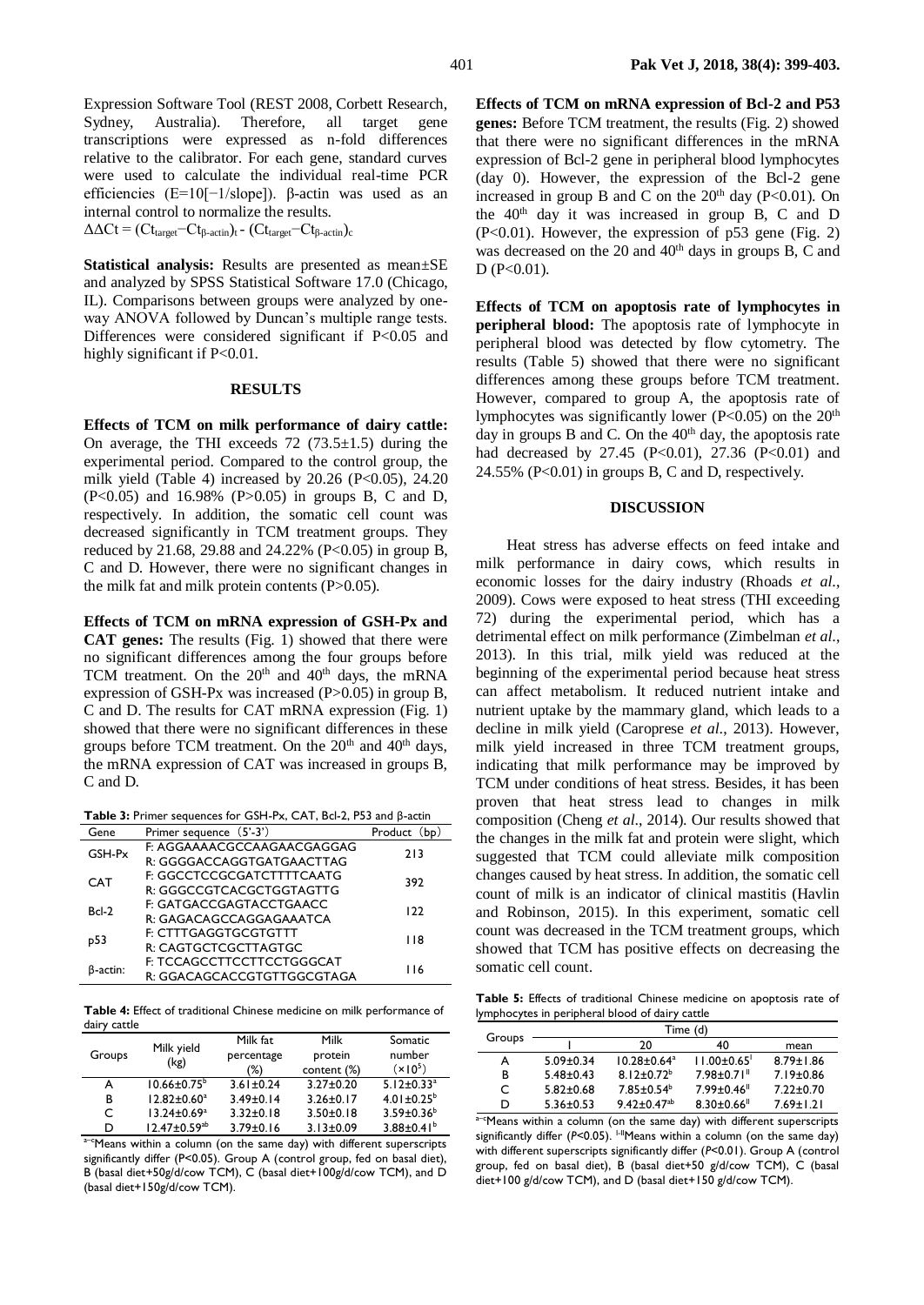

**Fig. 1** The mRNA expression of GSH-Px gene (A) and CAT gene (B) in group A (control group, fed on basal diet), B (basal diet+50g/d/cow TCM), C (basal diet+100g/d/cow TCM), and D (basal diet+150g/d/cow TCM). <sup>a-c</sup>Means on the same day with different superscripts significantly differ (*P*<0.05).



**Fig. 2:** The mRNA expression of Bcl-2 gene (A) and p53 gene (B) in group A (control group, fed on basal diet), B (basal diet+50g/d/cow TCM), C (basal diet+100g/d/cow TCM), and D (basal diet+150g/d/cow TCM). a-cMeans on the same day with different superscripts significantly differ (P<0.01).

When dairy cows suffer high ambient temperature and humidity, they will form oxygen free radicals, which cause an imbalance between oxidants and antioxidants (Li *et al*., 2016). The production of oxygen free radicals and the accompanying damage to the organism are controlled by antioxidant defense systems (Aggarwal *et al*., 2013). Catalase (CAT) and glutathione peroxidase (GSH-px) are two important antioxidants in the body (Liu *et al*., 2016).

A previous study has demonstrated that the activity of CAT and GSH-px is increased to remove a large amount of oxygen free radicals from an animal's body (Wu *et al*., 2016). In the present study, the mRNA expression of GSH-px and CAT was increased in TCM treatment groups, which indicated that TCM could regulate the activity of GSH-px and CAT to help resist heat stress by increasing the mRNA expression of antioxidants. Similar results were obtained in a previous study, which found that the mRNA expression of GSH-px and CAT was increased in suitable TCM treatment groups (Liu *et al*., 2016). The reasons for the increase of GSH-px and CAT expression caused by the addition of TCM may be that TCMs used in our experiment have anti-oxidant functions, such as *Astragalus membranceus* and hawthorn (Li *et al*., 2010; Chen *et al*., 2014).

It has been well established that heat stress also leads to lymphocyte apoptosis. The apoptosis rate of lymphocytes in peripheral blood was detected (Zhang *et al*., 2016). Our experiment showed that the apoptosis rate of lymphocytes was significantly decreased in TCM treatment groups, which proved that supplementation with TCM could reduce the apoptosis of lymphocytes in dairy cows under heat stress. This agrees with previous studies, which found that TCM plays an important role in the development of the immune response and promotes lymphocytes proliferation in animals through its effective constituents (Kong *et al*., 2004; Ma *et al*., 2005). When heat stressed, the lymphocytes (especially T and B lymphocytes) are damaged or undergo apoptosis, depressing the function of the system. Therefore, immune function could be measured by key related genes like p53 and Bcl-2 (Cheng *et al*., 2015). One of the functions of p53 is the activation of cellular apoptosis. Moreover, Bcl-2 has been reported to be an anti-apoptotic gene (Alvarez *et al*., 2006; Song *et al*., 2016). In our experiment, the expression of p53 decreased in TCM treatment groups. This is agreement with the changes in the apoptosis rate of lymphocytes in three TCM treatment groups, which indicated that TCM can improve immune function in dairy cows under heat stress. The apoptosis of lymphocytes was decreased because the activation of apoptosis function weakened when the expression of p53 decreased. Thus, TCM may improve the immune function through regulation of the apoptosis rate of lymphocytes and the expression of p53 (Alvarez *et al*., 2006). Thereby, TCM could protect lymphocytes from apoptosis through a down-regulation of p53 mRNA and an up-regulation of Bcl-2 mRNA, such that immune function is enhanced. Furthermore, it has been reported that the TCMs used in our experiment have immune enhancing function (Xue *et al*., 2008; Kim *et al*., 2014).

**Conclusions:** In summary, we concluded that dietary supplementation with TCM for dairy cows significantly improved milk performance, and alleviated heat stress by enhancing anti-oxidation and modulating immune activity through the regulation of the expression of associated genes. The dosage of 100 g/d was better than 50 or 150 g/d. These findings could help to find out more effective additives to resist heat stress under hot climatic conditions for dairy cattle.